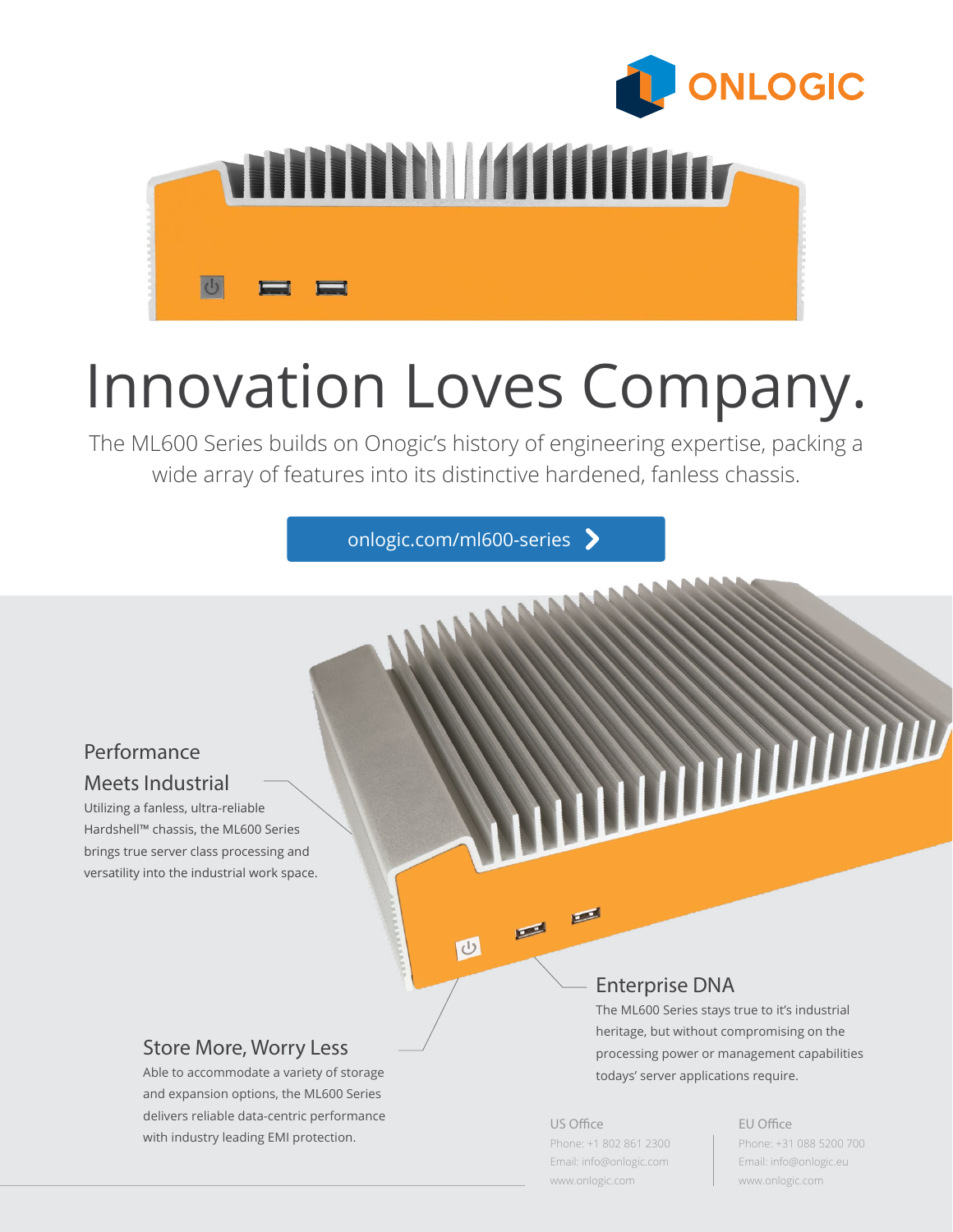

# Industrial Fanless Intel® Skylake Computer

Specifications

#### ML600G-52

| Front I/O                   | 2 USB 2.0 ports<br>Power button                                                                                                                                          |
|-----------------------------|--------------------------------------------------------------------------------------------------------------------------------------------------------------------------|
| Rear I/O                    | 2 USB 2.0 ports<br>4 USB 3.0 ports<br>3 HDMI ports<br>2 Gb LAN ports<br>2 RS-232/422/485 COM ports<br>1 RS-232 COM port<br>1 VGA port<br>2 Audio jacks; line-out, mic-in |
| Processor                   | Intel Celeron, Pentium,<br>Core i3/i5/i7                                                                                                                                 |
| Processor Speed             | <b>Configuration Dependent</b>                                                                                                                                           |
| <b>Processor Generation</b> | Skylake                                                                                                                                                                  |
| <b>Processor Core</b>       | <b>Configuration Dependent</b>                                                                                                                                           |
| Graphics / GPU              | Intel HD Graphics 510<br>Intel HD Graphics 530<br>(Processor Dependent)                                                                                                  |

| Memory Type             | DDR4 SO-DIMM (non-ECC)                         |
|-------------------------|------------------------------------------------|
| <b>Memory Capacity</b>  | Up to 32 GB                                    |
| Memory Speed            | 2133 MHz                                       |
| <b>LAN Controller</b>   | Intel I210 GbE<br>Intel I219LM                 |
| Input Voltage           | 12V                                            |
| Power Input             | DC jack                                        |
| Operating Temp. Range   | $0^{\circ}$ C ~ 50 $^{\circ}$ C                |
| Dimensions (WxHxD)      | 290 mm x 79 mm x 187 mm                        |
| Case Material           | Steel With Aluminum Extrusion                  |
| <b>Mounting Options</b> | DIN-mount, VESA MIS-D 100<br>mount, Wall-mount |

## Dimensional Drawings *All measurements in mm*



[onlogic.com/ml600g-52](http://onlogic.com/ml600g-52)  $\blacktriangleright$ 

#### US Office Phone: +1 802 861 2300 Email: info@onlogic.com [www.onlogic.com](http://www.onlogic.com)

### EU Office

Phone: +31 088 5200 700 Email: info@onlogic.eu [www.onlogic.com](http://www.onlogic.com)